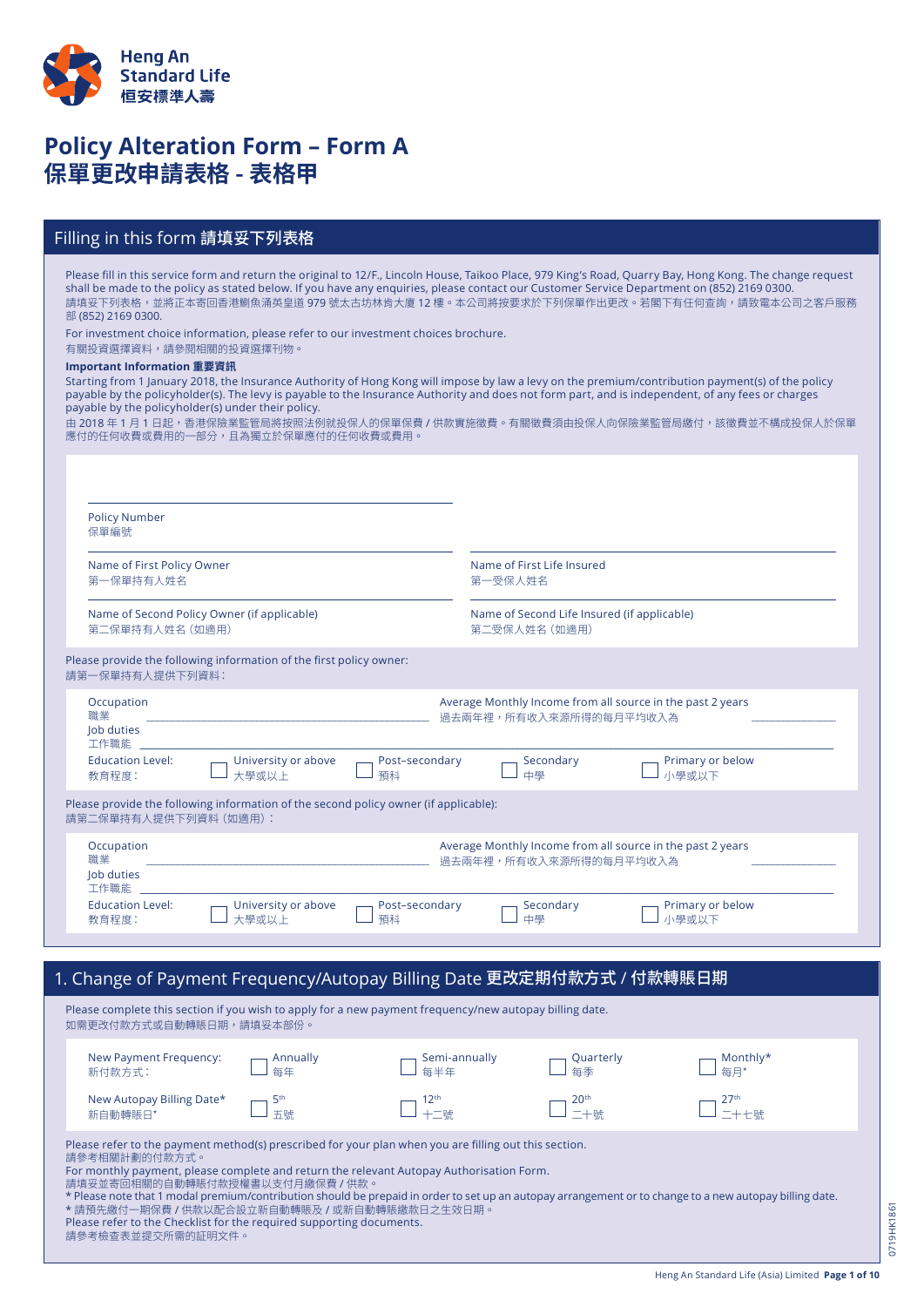| 2. Reinstatement 保單復效                                                                                                                                                                                                                                                                                                                                                                                                                                                                                                                                                                                                                                                                                                                                                                                                                                                                                                                                                                                                                                                                                                                                                                                                         |
|-------------------------------------------------------------------------------------------------------------------------------------------------------------------------------------------------------------------------------------------------------------------------------------------------------------------------------------------------------------------------------------------------------------------------------------------------------------------------------------------------------------------------------------------------------------------------------------------------------------------------------------------------------------------------------------------------------------------------------------------------------------------------------------------------------------------------------------------------------------------------------------------------------------------------------------------------------------------------------------------------------------------------------------------------------------------------------------------------------------------------------------------------------------------------------------------------------------------------------|
| Please complete this section if you wish to apply for reinstatement. Application for reinstatement may only be made within 12 months of the<br>termination date of your policy.<br>如需申請保單復效,請填妥本部份。只適用於保單終止日起 12個月內申請。<br>Reinstatement shall not be available to for LifeCompass LT, LifeCompass DT, Future Compass RI, Reach Retirement Plan, Steps Regular Investment<br>Plan, Spectrum, Spring and MagicFuture.<br>不適用於「創領人生 LT」、「創領人生 DT」、「創領未來 RI」、「跨越」退休儲蓄計劃、「邁進」定期投資計劃、「彩耀里程」、「智源泉」及「MagicFuture」。<br>Reinstatement<br>保單復效<br>Please submit the following items:                                                                                                                                                                                                                                                                                                                                                                                                                                                                                                                                                                                                                                                     |
| 請遞交以下項目:<br>• Any outstanding premium/contribution and additional 1 month premium/contribution for monthly premium/contribution policy.<br>繳付所有逾期保費 / 供款及月供保單須預繳 1 個月保費 / 供款。<br>. Relevant autopay authorisation form (Please refer to Payment Method for relevant product).<br>請填妥相關的自動轉賬付款授權書(請參考相關計劃的付款方式)。<br>• Please refer to the Checklist for the required supporting documents.<br>請參考檢查表並提交所需的証明文件。                                                                                                                                                                                                                                                                                                                                                                                                                                                                                                                                                                                                                                                                                                                                                                                                                |
| Please note: Health Statement Declaration Form is required to be completed by the Life Insured for underwriting purposes (except for Harvest 101 Investment Plan and Harvest Elite<br><b>Investment Plan.</b><br>受保人請填妥《健康資料聲明書》以作審核(「盈聚 101」 投資計劃及 「智聚」 投資計劃除外)。<br>請注意:<br>I/WE HEREBY DECLARE that any personal data provided by me/us to the Company (whether by way of this application form or otherwise) which is in<br>relation to a third party not being myself/ourselves has been obtained by me/us in compliance with the Personal Data (Privacy) Ordinance, and the<br>relevant third party has explicitly agreed to the disclosure of his/her personal data to the Company for the purposes set out in the PIC Statement<br>contained in this form. I/we agree to indemnify and hold harmless the Company against all loss, liability and cost which the Company may incur or<br>suffer as a result of, or in connection with, any breach of my/our declaration contained in this paragraph.<br>本人 / 吾等謹此聲明,任何由本人 / 吾等向貴公司提供 ( 不論是透過本申請書或其他方式提供 ) 有關第三者 ( 而非本人 / 吾等 ) 的個人資料乃是以符合個人資料 ( 私隱 )<br>條例規定的手法取得,而有關第三者已明確同意向貴公司披露其個人資料作載於此表格內之個人資料收集聲明所述的用途。本人 / 吾等同意彌償及確保貴公司免受因本<br>人 / 吾等違反於本文下的聲明而產生或引致的任何損失、責任或費用。 |
| 3. Rider(s)/Benefit(s) 附加保障 / 權益                                                                                                                                                                                                                                                                                                                                                                                                                                                                                                                                                                                                                                                                                                                                                                                                                                                                                                                                                                                                                                                                                                                                                                                              |
| Please complete this section if you wish to apply to change or delete rider benefits.<br>如需申請更改或刪除附加保障,請填妥本部份。                                                                                                                                                                                                                                                                                                                                                                                                                                                                                                                                                                                                                                                                                                                                                                                                                                                                                                                                                                                                                                                                                                                |

Change Rider(s)/Benefit(s) 四更改附加保障 / 權益

Delete Rider(s)/Benefit(s) □ 刪除附加保障 / 權益

| Rider/Benefit 1 | Sum Insured (if applicable) | Premium (if applicable) |
|-----------------|-----------------------------|-------------------------|
| 附加保障 / 權益 1     | 投保額 (如適用)                   | 保費 (如適用)                |
| Rider/Benefit 2 | Sum Insured (if applicable) | Premium (if applicable) |
| 附加保障 / 權益 2     | 投保額 (如滴用)                   | 保費 (如滴用)                |
| Rider/Benefit 3 | Sum Insured (if applicable) | Premium (if applicable) |
| 附加保障 / 權益 3     | 投保額 (如滴用)                   | 保費 (如滴用)                |

Please note: 1. Health Statement Declaration Form is required to be completed by the Life Insured for underwriting purposes when changing a rider/benefit. 請注意:

當更改附加保障 / 權益時,受保人請填妥《健康資料聲明書》以作審核。

2. For Change Rider(s)/Benefit(s), please specify the revised sum insured after change. If increase sum insured, please also complete Financial Needs Analysis Form. 若更改附加保障 / 權益時,請填上更改後的最新投保額。如增加投保額,請填妥財務需要分析表格。

3. The change request will be effective on the following due date upon the underwriting approval. If increase sum insured, please also complete Financial Needs Analysis Form.

有關更改需經核保認可後在下一個繳款日生效。如增加投保額,請填妥財務需要分析表格。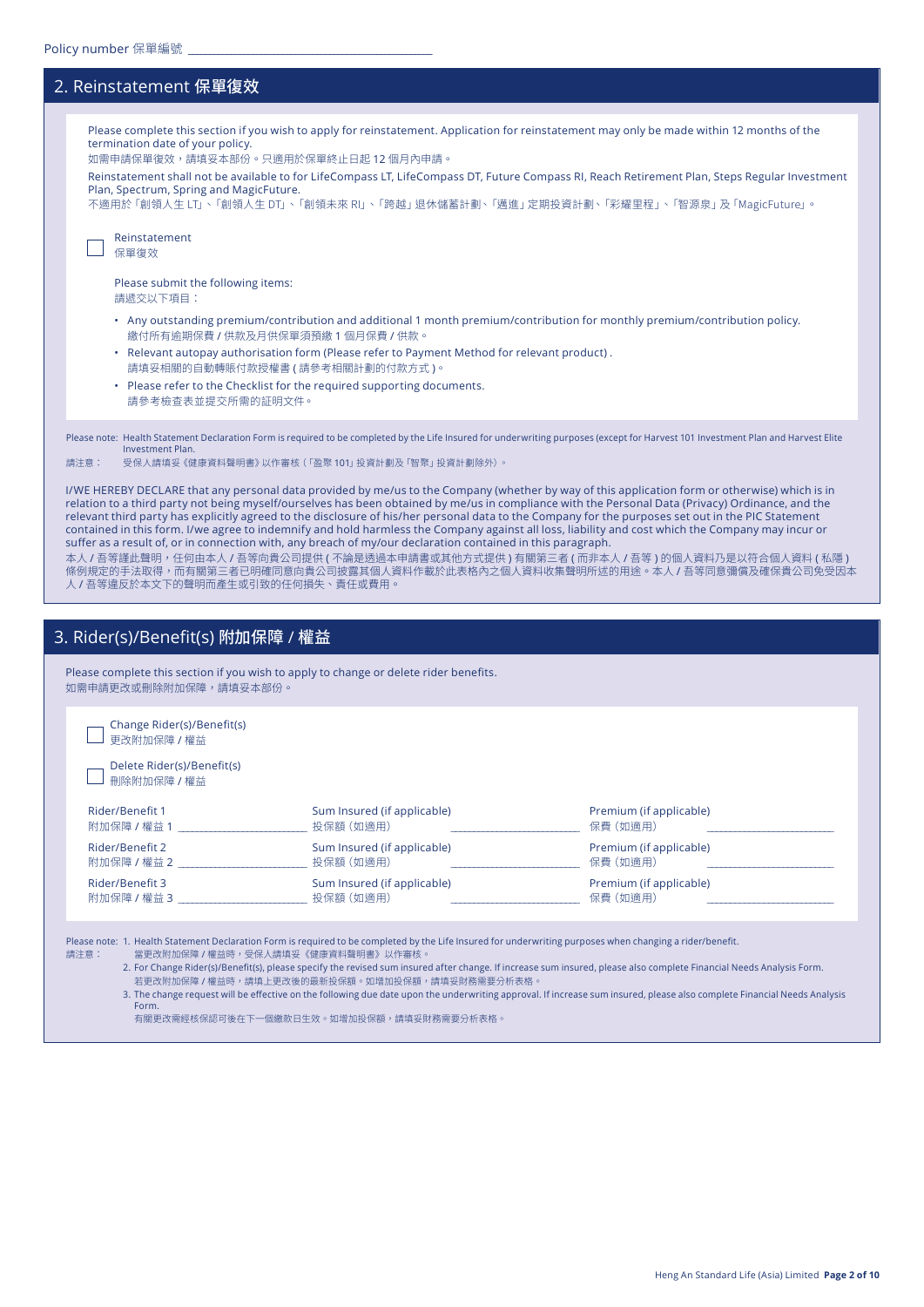|                                                                                                             | 4. Partial Withdrawal 部份提款/Surrender 退保 (subject to exit charge, if applicable 退保收費可能適用)                                         |
|-------------------------------------------------------------------------------------------------------------|----------------------------------------------------------------------------------------------------------------------------------|
|                                                                                                             |                                                                                                                                  |
| Reason(s) of Partial Withdrawal/Surrender<br>申請部份提款 / 退保的理由                                                 |                                                                                                                                  |
| 1. Satisfactory Investment Returns<br>投資回報理想                                                                | 2. Other Investment Purpose<br>3. Purchase Other Insurance Products<br>其他投資用途<br>購買其他保險產品                                        |
| 4. Other Financial Needs<br>其他財務需要                                                                          | 5. Dissatisfied with Broker Services<br>經紀服務未如理想                                                                                 |
| 6. Others, please specify<br>其他,請註明                                                                         |                                                                                                                                  |
| Please refer to the Checklist for the required supporting documents.<br>請參考檢查表並提交所需的証明文件。                   |                                                                                                                                  |
| Please update your correspondence address if different from our record:<br>如通訊地址與本公司紀錄不符,請更新:               |                                                                                                                                  |
| Please complete this section if you wish to apply for partial withdrawal.<br>如需申請部份提款,請填寫此部份。               |                                                                                                                                  |
| Partial withdrawal 部份提款                                                                                     |                                                                                                                                  |
|                                                                                                             |                                                                                                                                  |
|                                                                                                             | Accumulation Account 累積供款帳戶 (Account Number 帳戶編號 : ______________________________                                                |
| (please tick one)<br>(請選一項)                                                                                 |                                                                                                                                  |
|                                                                                                             |                                                                                                                                  |
| or                                                                                                          |                                                                                                                                  |
| 從指定投資選擇中提取,請於以下部份填寫資產的參考編號及百分比 / 金額:                                                                        | Withdraw from specific asset(s), please indicate the reference code of investment choice and percentage/amount in the following: |
|                                                                                                             | Reference Code 參考編號<br>Percentage/Amount 百份比 / 金額                                                                                |
|                                                                                                             |                                                                                                                                  |
|                                                                                                             |                                                                                                                                  |
|                                                                                                             |                                                                                                                                  |
|                                                                                                             |                                                                                                                                  |
|                                                                                                             |                                                                                                                                  |
|                                                                                                             | ___<br>___                                                                                                                       |
|                                                                                                             |                                                                                                                                  |
|                                                                                                             |                                                                                                                                  |
|                                                                                                             |                                                                                                                                  |
|                                                                                                             |                                                                                                                                  |
|                                                                                                             | ____                                                                                                                             |
|                                                                                                             |                                                                                                                                  |
| Please complete this section if you wish to apply for surrender or policy paid-up.<br>如需申請退保或付清投資保險,請填寫本部份。 |                                                                                                                                  |
|                                                                                                             |                                                                                                                                  |
| Full Surrender 保單退保                                                                                         |                                                                                                                                  |
|                                                                                                             | Surrendering _____________________________ policies out of 100 identical polices. (Applicable to Harvest Elite Investment Plan)  |
| 於100個相同保單裡取消 ______________ 個保單。(只適用於「智聚」投資計劃)<br>Paid Up 付清投資保險                                            |                                                                                                                                  |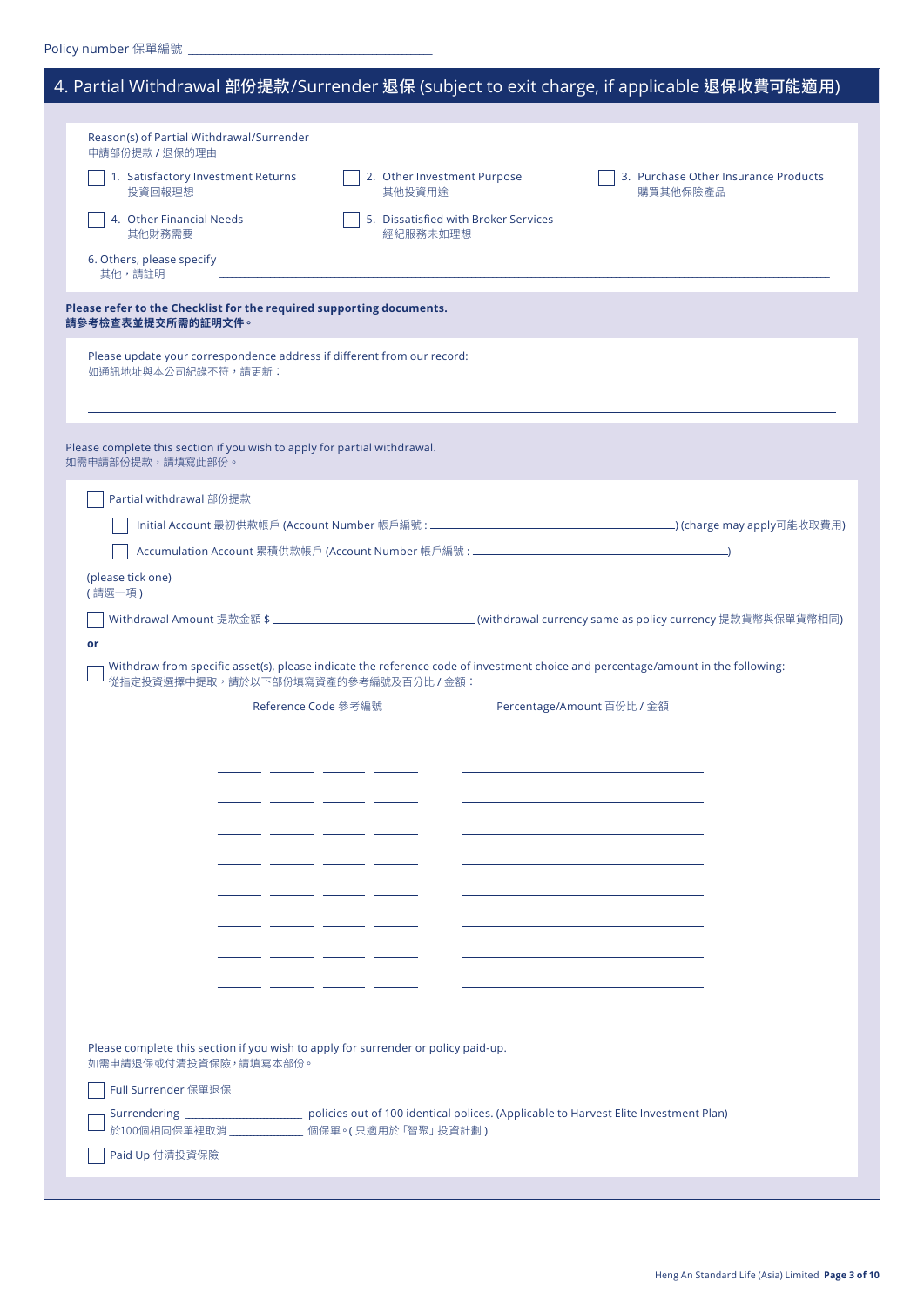Please note:

# 4. Partial Withdrawal 部份提款/Surrender 退保 (subject to exit charge, if applicable 退保收費可能適用)

**Important Notes 注意事項 :**

| 1. A request made under this section will not be processed until the data when the latest valuation of the affected investment choice(s) has been made. |
|---------------------------------------------------------------------------------------------------------------------------------------------------------|
| 交易需待最後的投資選擇的評估被確定後才進行。                                                                                                                                  |

| 2. The withdrawal amount MUST be equal to or less than the actual investment choice value. |
|--------------------------------------------------------------------------------------------|
| 提取的金額必須等如或少於實際的投資選擇價值。                                                                     |

3. If you have not specified the assets from which withdrawal shall be made, the withdrawal will be effected by redeeming the investment choices that you have invested in proportion according to their respective value. 如果您沒有指定從那資產中提款,提款金額將按現有的資產價值比例作贖回。

- 4. Percentage must be in a whole number. 百分比必須為整數。
- 5. Exit charge may apply on the above withdrawal request. 以上提款將可能收取退保收費

6. For Smart Wealth Renminbi 5-year Endowment Plan, Guaranteed Cash Value may be withdrawn in part starting from the 2nd policy year only, subject to fulfillment of minimum withdrawal and minimum remaining Guaranteed Cash Value requirements. The Guaranteed Cash Value of the policy will then be adjusted and reduced immediately after each partial withdrawal. 「智富」人民幣五年儲蓄壽險計劃的保證現金價值可由第二個保單年度開始被部分提取。惟提取金額須符合最低提款及最低剩餘保證現金價值要求。保單的保證 現金價值將於每次部分提款後被調整及減少。

- 7. The withdrawal/surrender value is the (bid) value of the units held less exit charge, if applicable. 提取 / 退保金額為持有單位價值。(以賣出價計算) 扣除退保收費之金額,如適用。
- 8. Please complete Payment Method for Partial Withdrawal/Surrender. 請填寫有關部份提款 / 退保的付款方式。
- 9. Partial withdrawal shall be subject to a minimum amount and the value of the policy immediately after partial withdrawal must not be less than the required minimum policy value. 部份提款需符合最低提款金額的要求及提款後之價值不可低於最低保單價值。
- 10. Please submit your withdrawal request AFTER the completion of other fund related transactions (e.g. switching of investment choices). Otherwise we reserve the right to reject the withdrawal request.
	- 請於其他基金相關交易完成後 ( 如投資選擇轉換 ) 才遞交提款申請,否則本公司有權拒絕該提款申請。
- 11. Please refer to the Checklist for the required supporting documents 請參考檢查表並提交所需的證明文件。

## Payment Method for Partial Withdrawal/Surrender 部份提款 / 退保付款方式

| <b>Payment Currency:</b><br>付款貨幣: |                            | <b>HKD</b><br>港幣                                                                                                                                                                                                                                                                                                                                                                                                                                                                                                                                                                                                                              | <b>USD</b><br>美元                        |  |  |
|-----------------------------------|----------------------------|-----------------------------------------------------------------------------------------------------------------------------------------------------------------------------------------------------------------------------------------------------------------------------------------------------------------------------------------------------------------------------------------------------------------------------------------------------------------------------------------------------------------------------------------------------------------------------------------------------------------------------------------------|-----------------------------------------|--|--|
| Payment method:<br>付款方式:          |                            | <b>By Cheque</b><br>支票                                                                                                                                                                                                                                                                                                                                                                                                                                                                                                                                                                                                                        | <b>By Local Bank Transfer</b><br>本地銀行轉帳 |  |  |
|                                   |                            | By Telegraphic Transfer (Not applicable for CNY currency)<br>雷滙 (不滴用於人民幣貨幣)                                                                                                                                                                                                                                                                                                                                                                                                                                                                                                                                                                   |                                         |  |  |
| 手續費將會被豁免。                         |                            | If payment will be remitted by Local Bank Transfer or by Telegraphic Transfer to your bank account, a bank charge of HK\$300 will be deducted<br>from the withdrawal or surrender amount. Please note that additional bank charges may also be applied by the receiving bank and Heng An<br>Standard Life (Asia) Limited will not be responsible for any bank charges. If your bank account is Hong Kong HSBC bank account, the bank<br>charge of HK\$300 will however be waived.<br>如以本地銀行轉帳或電匯形式匯寄該款項至閣下的銀行帳戶,銀行將收取手續費港幣 300 元並於所提取或退保的金額內扣除。請注意,收款銀行有可能會收<br>取額外有關款項的手續費,而恒安標準人壽 ( 亞洲 ) 有限公司並不會為任何手續費負責。若 閣下的銀行户口是香港上海滙豐銀行的帳戶,則上述港幣 300 元的 |                                         |  |  |
|                                   |                            | Please fill in your bank accounts particulars below. Do inform Heng An Standard Life (Asia) Limited in writing at least 5 days prior to payout date<br>in the event of any changes with the details below.<br>請填妥閣下特定的銀行帳戶。如有更改,請閣下以書面形式於付款日5天前通知本公司。                                                                                                                                                                                                                                                                                                                                                                                         |                                         |  |  |
|                                   |                            | English Name of Account Holder 戶口持有人的英文姓名<br>(must be the policy owner's bank account 必須是保單持有人的銀行帳戶) ________________________                                                                                                                                                                                                                                                                                                                                                                                                                                                                                                                 |                                         |  |  |
|                                   | Bank Account Number 銀行帳戶編號 |                                                                                                                                                                                                                                                                                                                                                                                                                                                                                                                                                                                                                                               |                                         |  |  |
|                                   |                            | Bank Name and Branch 銀行及分行名稱                                                                                                                                                                                                                                                                                                                                                                                                                                                                                                                                                                                                                  |                                         |  |  |
| Bank Address 銀行地址                 |                            |                                                                                                                                                                                                                                                                                                                                                                                                                                                                                                                                                                                                                                               |                                         |  |  |
|                                   |                            | Swift Code/Sort Code 匯款銀行代號 (if applicable 如適用)                                                                                                                                                                                                                                                                                                                                                                                                                                                                                                                                                                                               |                                         |  |  |
| 請注意:                              |                            | Please note: 1. If the payment currency you have chosen differs from the policy currency, the amount of our payment to you will be converted from an amount denominated in the<br>policy currency at an exchange rate as determined by us.<br>如你所選擇之付款貨幣並非保單貨幣,付款之金額將根據我們釐定之兌換率由保單貨幣轉換而成。<br>2. If you wish to receive payment in a currency other than those provided above, please specify:<br>(please note that the payment currency selected should be within the range of available currencies under particular plan/product).<br>如閣下欲以上述未有提供的貨幣種類收取款項,請在此註明:<br>(請注意,所選擇的付款貨幣必須為該計劃或產品可供選擇之貨幣)。                                         |                                         |  |  |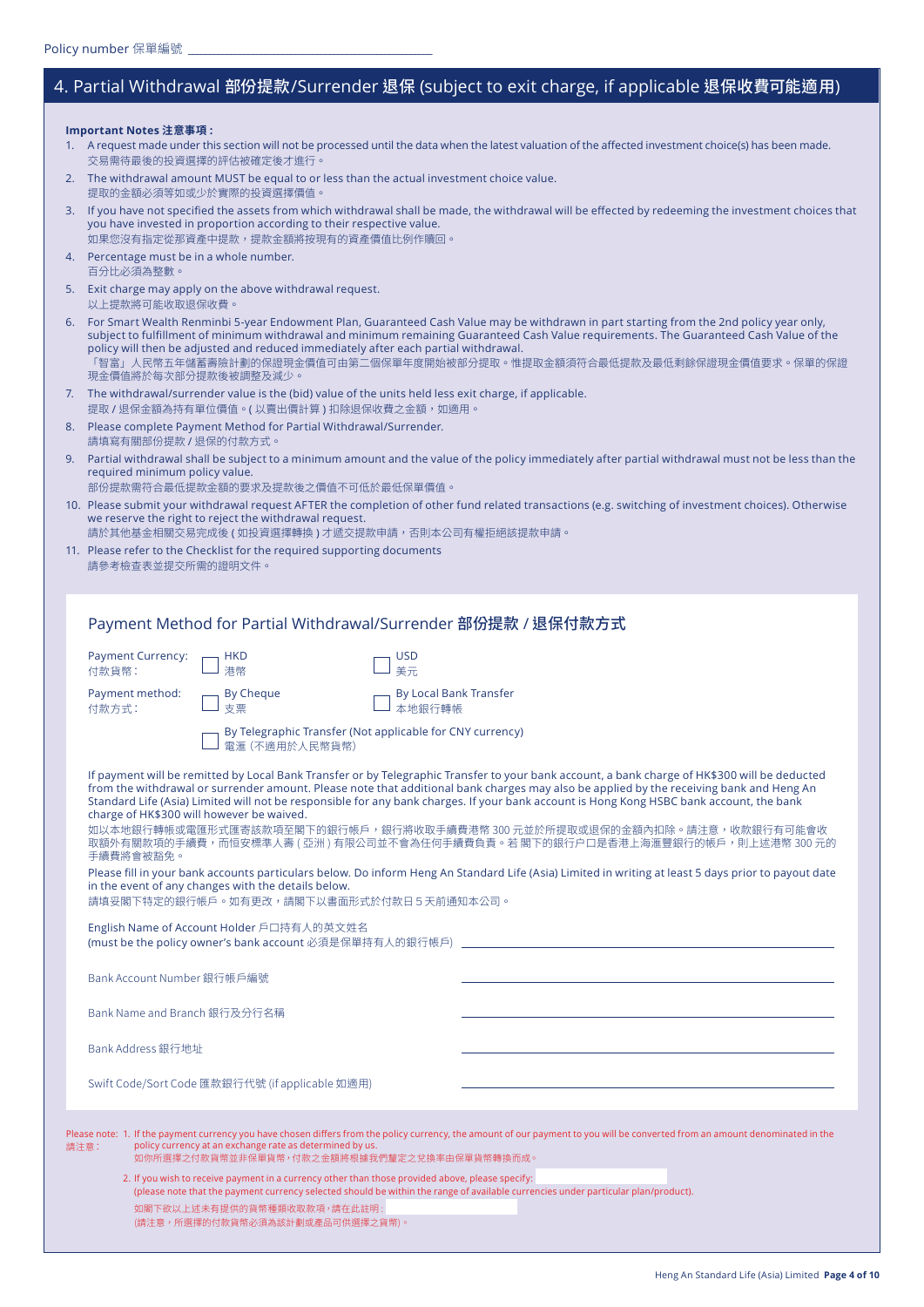| 5. Regular Withdrawal 定期提款                                                                                                                                                                                                                     |                                                                           |                                                                                                                                                 |                 |                                                                                                                                                                                                                                                                                                                                                                                                                                                                                                                                                                                                                                                                                                                                                         |  |  |  |  |  |
|------------------------------------------------------------------------------------------------------------------------------------------------------------------------------------------------------------------------------------------------|---------------------------------------------------------------------------|-------------------------------------------------------------------------------------------------------------------------------------------------|-----------------|---------------------------------------------------------------------------------------------------------------------------------------------------------------------------------------------------------------------------------------------------------------------------------------------------------------------------------------------------------------------------------------------------------------------------------------------------------------------------------------------------------------------------------------------------------------------------------------------------------------------------------------------------------------------------------------------------------------------------------------------------------|--|--|--|--|--|
| Please refer to the Checklist for the required supporting documents.<br>請參考檢查表並提交所需的証明文件。                                                                                                                                                      |                                                                           |                                                                                                                                                 |                 |                                                                                                                                                                                                                                                                                                                                                                                                                                                                                                                                                                                                                                                                                                                                                         |  |  |  |  |  |
| Please complete this section if you choose to make a regular withdrawal from the policy. Please refer to the relevant product brochure for the<br>details of the minimum withdrawal amount.<br>如閣下選擇從保單內作定期提款,請填寫此部份。有關最低提款金額之詳情,請參閱相關產品之銷售刊物。 |                                                                           |                                                                                                                                                 |                 |                                                                                                                                                                                                                                                                                                                                                                                                                                                                                                                                                                                                                                                                                                                                                         |  |  |  |  |  |
|                                                                                                                                                                                                                                                | I/We would like to make a regular withdrawal from:<br>本人 / 吾等欲從以下帳戶作定期提款: |                                                                                                                                                 |                 |                                                                                                                                                                                                                                                                                                                                                                                                                                                                                                                                                                                                                                                                                                                                                         |  |  |  |  |  |
|                                                                                                                                                                                                                                                | Account Name and Account No. 戶口名稱及戶口編號:                                   |                                                                                                                                                 |                 |                                                                                                                                                                                                                                                                                                                                                                                                                                                                                                                                                                                                                                                                                                                                                         |  |  |  |  |  |
|                                                                                                                                                                                                                                                |                                                                           |                                                                                                                                                 |                 |                                                                                                                                                                                                                                                                                                                                                                                                                                                                                                                                                                                                                                                                                                                                                         |  |  |  |  |  |
|                                                                                                                                                                                                                                                |                                                                           |                                                                                                                                                 |                 |                                                                                                                                                                                                                                                                                                                                                                                                                                                                                                                                                                                                                                                                                                                                                         |  |  |  |  |  |
|                                                                                                                                                                                                                                                |                                                                           |                                                                                                                                                 |                 |                                                                                                                                                                                                                                                                                                                                                                                                                                                                                                                                                                                                                                                                                                                                                         |  |  |  |  |  |
| Payment frequency<br>提款方式                                                                                                                                                                                                                      | <b>Annually</b><br>每年                                                     | Semi-annually<br>每半年                                                                                                                            | Quarterly<br>每季 | Monthly<br>每月                                                                                                                                                                                                                                                                                                                                                                                                                                                                                                                                                                                                                                                                                                                                           |  |  |  |  |  |
|                                                                                                                                                                                                                                                |                                                                           |                                                                                                                                                 |                 | Commencing 開始日 ________________________________(date on which withdrawal of the amount stated will start 上述金額於此日期起從保單內提取)                                                                                                                                                                                                                                                                                                                                                                                                                                                                                                                                                                                                                               |  |  |  |  |  |
|                                                                                                                                                                                                                                                |                                                                           | End date 終止日 _________________________________(date on which withdrawal will be terminated 本公司於該日期起終止發放)                                        |                 |                                                                                                                                                                                                                                                                                                                                                                                                                                                                                                                                                                                                                                                                                                                                                         |  |  |  |  |  |
|                                                                                                                                                                                                                                                |                                                                           | Payment Method for Regular Withdrawal 定期提款付款方式                                                                                                  |                 |                                                                                                                                                                                                                                                                                                                                                                                                                                                                                                                                                                                                                                                                                                                                                         |  |  |  |  |  |
| <b>Payment Currency:</b><br>付款貨幣:                                                                                                                                                                                                              | <b>HKD</b><br>港幣                                                          | <b>USD</b><br>美元                                                                                                                                |                 |                                                                                                                                                                                                                                                                                                                                                                                                                                                                                                                                                                                                                                                                                                                                                         |  |  |  |  |  |
| Payment method:<br>付款方式:                                                                                                                                                                                                                       | $\neg$ By Cheque<br>支票                                                    | -By Local Bank Transfer<br>本地銀行轉帳                                                                                                               |                 |                                                                                                                                                                                                                                                                                                                                                                                                                                                                                                                                                                                                                                                                                                                                                         |  |  |  |  |  |
|                                                                                                                                                                                                                                                | 電滙 (不適用於人民幣貨幣)                                                            | By Telegraphic Transfer (Not applicable for CNY currency)                                                                                       |                 |                                                                                                                                                                                                                                                                                                                                                                                                                                                                                                                                                                                                                                                                                                                                                         |  |  |  |  |  |
| charge of HK\$300 will however be waived.<br>手續費將會被豁免。                                                                                                                                                                                         | in the event of any changes with the details below.                       |                                                                                                                                                 |                 | If payment will be remitted by Local Bank Transfer or by Telegraphic Transfer to your bank account, a bank charge of HK\$300 will be deducted<br>from the withdrawal or surrender amount. Please note that additional bank charges may also be applied by the receiving bank and Heng An<br>Standard Life (Asia) Limited will not be responsible for any bank charges. If your bank account is Hong Kong HSBC bank account, the bank<br>如以本地銀行轉帳或電匯形式匯寄該款項至閣下的銀行帳戶,銀行將收取手續費港幣 300 元並於所提取或退保的金額內扣除。請注意,收款銀行有可能會收<br>取額外有關款項的手續費,而恒安標準人壽 ( 亞洲 ) 有限公司並不會為任何手續費負責。若 閣下的銀行户口是香港上海滙豐銀行的帳戶,則上述港幣 300 元的<br>Please fill in your bank accounts particulars below. Do inform Heng An Standard Life (Asia) Limited in writing at least 5 days prior to payout date |  |  |  |  |  |
| 請填妥閣下特定的銀行帳戶。如有更改,請閣下以書面形式於付款日5天前通知本公司。<br>English Name of Account Holder 戶口持有人的英文姓名                                                                                                                                                           |                                                                           |                                                                                                                                                 |                 |                                                                                                                                                                                                                                                                                                                                                                                                                                                                                                                                                                                                                                                                                                                                                         |  |  |  |  |  |
| Bank Account Number 銀行帳戶編號                                                                                                                                                                                                                     |                                                                           |                                                                                                                                                 |                 |                                                                                                                                                                                                                                                                                                                                                                                                                                                                                                                                                                                                                                                                                                                                                         |  |  |  |  |  |
| Bank Name and Branch 銀行及分行名稱                                                                                                                                                                                                                   |                                                                           |                                                                                                                                                 |                 |                                                                                                                                                                                                                                                                                                                                                                                                                                                                                                                                                                                                                                                                                                                                                         |  |  |  |  |  |
| Bank Address 銀行地址                                                                                                                                                                                                                              |                                                                           |                                                                                                                                                 |                 |                                                                                                                                                                                                                                                                                                                                                                                                                                                                                                                                                                                                                                                                                                                                                         |  |  |  |  |  |
|                                                                                                                                                                                                                                                | Swift Code/Sort Code 匯款銀行代號 (if applicable 如適用)                           |                                                                                                                                                 |                 | the control of the control of the control of the control of the control of the control of                                                                                                                                                                                                                                                                                                                                                                                                                                                                                                                                                                                                                                                               |  |  |  |  |  |
| 請注意:                                                                                                                                                                                                                                           | policy currency at an exchange rate as determined by us.                  | 如你所選擇之付款貨幣並非保單貨幣,付款之金額將根據我們釐定之兌換率由保單貨幣轉換而成。<br>2. If you wish to receive payment in a currency other than those provided above, please specify: |                 | Please note: 1. If the payment currency you have chosen differs from the policy currency, the amount of our payment to you will be converted from an amount denominated in the                                                                                                                                                                                                                                                                                                                                                                                                                                                                                                                                                                          |  |  |  |  |  |
|                                                                                                                                                                                                                                                | 如閣下欲以上述未有提供的貨幣種類收取款項,請在此註明:<br>(請注意,所選擇的付款貨幣必須為該計劃或產品可供選擇之貨幣)。            | (please note that the payment currency selected should be within the range of available currencies under particular plan/product).              |                 |                                                                                                                                                                                                                                                                                                                                                                                                                                                                                                                                                                                                                                                                                                                                                         |  |  |  |  |  |
|                                                                                                                                                                                                                                                | Cancellation of Regular Withdrawal 定期提款                                   |                                                                                                                                                 |                 |                                                                                                                                                                                                                                                                                                                                                                                                                                                                                                                                                                                                                                                                                                                                                         |  |  |  |  |  |
|                                                                                                                                                                                                                                                |                                                                           |                                                                                                                                                 |                 |                                                                                                                                                                                                                                                                                                                                                                                                                                                                                                                                                                                                                                                                                                                                                         |  |  |  |  |  |
|                                                                                                                                                                                                                                                |                                                                           |                                                                                                                                                 |                 |                                                                                                                                                                                                                                                                                                                                                                                                                                                                                                                                                                                                                                                                                                                                                         |  |  |  |  |  |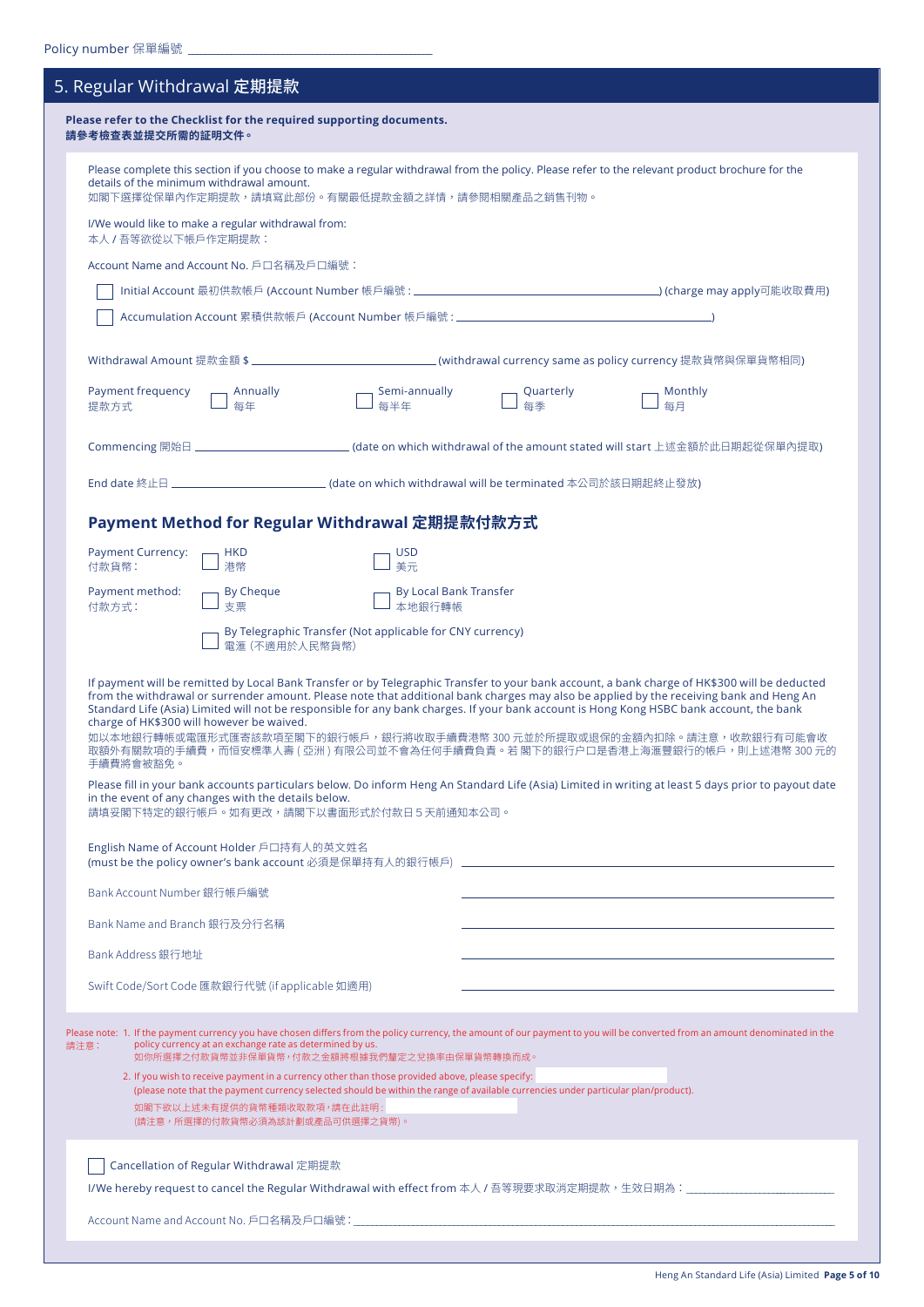## 6. Declaration and Signature 聲明及簽署

1. I/We fully understand that an exit charge(s) or equivalent may be deducted from the Policy value in the event of early surrender, withdrawal, or suspension of premium, etc. I am/We are fully aware that as a result, I/we may suffer a significant loss of principal and/or bonuses awarded and the surrender value and death benefit may be significantly less than the contribution paid under the Policy as more fully described in the relevant Product Brochure and/or Product Key Facts statement. 本人 / 吾等完全明白,退保費用或同等費用或會因提早退保、提款,或暫停保費等而從保單價值中扣除。本人 / 吾等完全知悉因此本人 / 吾等可能須蒙受本金及 /

或獎賞的重大損失,並且退保價值及身故賠償或會大幅少於本保單下繳付之保費,而此等情況於主要銷售刊物及 / 或產品資料概要中有較詳細載述。

2. I/We fully understand the nature, structure and risks of the Policy, the insurance and investment elements of the Policy and the fees and charges at both the Policy level and the underlying investment level. 本人 / 吾等完全明白本保單的性質、結構及風險、本保單的保險及投資元素及在保單層面及相連投資層面所收取的費用及收費。

I/We confirm that: (a) if I/we have selected to pay regular contributions under the Policy, I/we have the ability to make such payments throughout the contribution payment terms; and (b) I/we have sufficient net worth to be able to assume the risks and bear the potential losses of investing in the Policy. I/We have made my/our own determination that the investment is consistent with my investment horizon and investment objectives. At my/our own discretion, I/we confirm that I/we wish to proceed with my/our investment in the Policy;

本人 / 吾等確認:(a) 若本人 / 吾等選擇以定期供款模式繳交本保單的供款,本人 / 吾等在整個供款年期均有能力繳付有關定期供款;及 (b) 本人 / 吾等具有充足的 資產淨值承擔投資於本保單的風險及潛在虧損。本人 / 吾等確定根據本人 / 吾等的判斷,此投資與本人 / 吾等的投資期限及投資目標相符。本人 / 吾等確認並按本 人 / 吾等的意願擬進行本人 / 吾等於本保單下的投資;

4. With respect to the investment choices made available by Heng An Standard Life (Asia) Limited ("the Company") for the allocation of my/our premiums/contributions under the Policy after deduction of all applicable fees and charges ("Investment Choices"), I/we further understand, acknowledge and agree as follows:

就貴公司於本保單所提出的投資選擇 ("投資選擇") 而分配本人於扣除任何適用收費及費用後的保費供款而言,本人 / 吾等明白、承認和同意以下事項:

i) Any instruction for the subscription, switching, conversion or redemption of the Investment Choices shall be in such quantity and value as may be acceptable to the Company in its sole discretion. I/We further acknowledge that any Cash Account, if it is a product feature of the Policy, is not considered as an Investment Choice under it;

任何基金的認購、轉換、兌換或贖回指令將以貴公司以其絕對酌情權所決定的數量和價值執行。本人 / 吾等進一步確認任何現金戶口 ( 如為本保單的產品特 色之一 ),將不被視為一項基金;

- ii) As each of the Investment Choices is linked to an external underlying fund, any instruction for the subscription, switching, conversion or redemption of an Investment Choice will be effected subject to any restrictions, limitations, fees and charges and other requirements relating to the subscription, switching, conversion or redemption of the relevant underlying fund; 各項基金均與外部相連基金掛鈎。任何基金的認購、轉換、兌換或贖回指令將受有關相連基金就其認購、轉換、兌換或贖回的禁止、限制、收費及費用和其 他要求所影響;
- iii) Each Investment Choice has its own investment objective, fee structure and risk factors and some of them may invest in whole or in part in derivatives or structured products, hence not all the Investment Choices are suitable for the allocation of my Investment Contents. Before I/ we give any instruction for the subscription, switching, conversion or redemption of any Investment Choice, I/we will evaluate my/our own financial situation, risk tolerance level and will seek professional advice where necessary; 各項基金均有其投資目標、收費模式和風險因素。部份基金可能將全部或部份投資金額投資於衍生產品或結構性產品,故非所有基金均適合予以分配本人 <mark>/</mark> 吾等的投資金額。在發出任何認購、轉換、兌換或贖回指令前,本人 / 吾等將衡量自身的財務狀況、風險承受能力及尋求專業意見 ( 如需要 );
- iv) Without limiting the generality of the foregoing, the Company reserves the right to reject, suspend or defer any instruction to subscribe for, switch, convert or redeem any Investment Choice, in such manner and to the extent necessary, as determined by the Company, to comply with any restrictions, limitations or other requirements relating to the subscription, switching, conversion or redemption (including any restrictions or limitations associated with excessive trading, short term trading or market timing) of the relevant underlying fund; 在不限制前述的確認下,貴公司保留權利以貴公司認為必須的方式和程度拒絕、暫停或押後任何認購、轉換、兌換或贖回任何基金的指令以符合任何有關相 連基金就其認購、轉換、兌換或贖回的禁止、限制或其他要求 ( 包括就任何禁止或限制過度交易、短線交易或選時交易 );
- v) Without limiting the generality of the foregoing, the Company may deduct from an Investment Choice any amounts to cover any fees, charges or expenses (including any fees and charges associated with excessive trading or short term trading) incurred by the Company in connection with the subscription, switching, conversion or redemption of the relevant underlying fund; 在不限制前文下,貴公司可從基金中扣除任何款額以支付貴公司就任何與認購、轉換、兌換或贖回有關相連基金相關所招致的費用、收費或開支 ( 包括就任 何過度交易或短線交易有關費用或開支 );
- vi) The restrictions, limitations, fees and charges and other requirements relating to the subscription, switching, conversion or redemption of the underlying funds are set out in the offering documents, prospectuses and constitutive documents of the relevant underlying funds, and I am/we are deemed to have read and understood such offering documents, prospectuses and constitutive documents before giving any instruction to the Company for the subscription, switching, conversion or redemption of Investment Choices; 相連基金的限制、局限、收費和費用及和其他有關認購、轉換、兌換和贖回相連基金的要求均在其銷售文件、招股說明書及組成文件中列明。本人 / 吾等在 中四生亚的低的生物,如果用的《内容的理解》,并以它们的不同為可以在全世的经验中的正式,而且以下,在国家的方向,<br>- 向貴公司就任何基金發出認購、轉換、兌換或贖回指令前將被視作已經參閱及明白該等銷售文件、招股說明書及組成文件的內容;
- vii) The Company shall not in any event be liable to me/us for any losses, damages or expenses whatsoever arising out of or in connection with any failure or delay in processing any instruction for the subscription, switching, conversion or redemption of Investment Choices; and 貴公司在任何情況下將不會就任何基金的認購、轉換、兌換或贖回指令被延遲執行或不能執行而產生或與其有關的任何損失,損害或費用向本人 / 吾等承擔 任何責任;及
- viii) Where there is a switch of investments or funds, the proceeds from the switch-out Fund will first be converted to the policy currency using exchange rates determined by the Company. I/We acknowledge and agree that I/we shall bear all the currency exchange spread and risks associated with such currency conversions which have been explained to me/us. I/We further acknowledge that I am/we are aware that the currency exchange spread will be applied if the currency exchange involves non-HKD transactions and that the spread will be reviewed regularly and could go up as well as down.

若於基金之間轉換投資,基金所轉出的資金或款項將先以貴公司釐定之兌換率折算的保單貨幣計算。本人 / 吾等確認及同意本人 / 吾等須承擔已向本人 / 吾 等解釋的有關貨幣折算所涉及的貨幣匯兌差價及風險。本人 / 吾等進一步確認已清楚明白如涉及非港元貨幣匯兌,貨幣匯兌差價將被應用,以及貨幣匯兌差 價將會被定期審查,並可能上漲和下跌。

5. If I/we have provided instructions in this service form to top up into any Investment Choice linked to external underlying funds that are not authorised by the Hong Kong Securities and Futures Commission ("SFC") for distribution to the public in Hong Kong ("Non-HKSFC Authorised Investment Choices"), I/we acknowledge and agree as follows:

如本人 / 吾等已作出指示增加投資供款至包括任何與並非獲香港證券及期貨事務監察委員會 (「證監會」) 認可向香港公眾人士分銷的外部相連基金 (「非香港證監 會認可投資選擇」) 有連繫的投資選擇,本人 / 吾等茲確認並同意:

- the Non-HKSFC Authorised Investment Choices are not authorised by the SFC and accordingly may not be subject to the same level of regulation or protections as underlying funds that are authorised by the SFC;
- 非香港證監會認可投資選擇並非獲證監會認可,故可能無須受獲證監會認可的相連基金相同的規例或保障規限;
- I am/we are solely responsible for my/our selection of my/our investment choice(s). If I am/we are not "professional investors" (as defined in the Securities and Futures Ordinance and the Securities and Futures (Professional Investor) Rules), any offering documents or other information relating to the Non-HKSFC Authorised Investment Choices was obtained by myself/ourselves through sources other than from the Company or from my/our third party financial adviser;

本人 / 吾等應對本人 / 吾等所選的投資選擇全權負責。如本人 / 吾等並非「專業投資者」( 按《證券及期貨條例》及《證券及期貨 ( 專業投資者 ) 規則》的定義 ), 任何有關非香港證監會認可投資選擇的銷售文件或其他資料乃閣下透過恒安標準人壽 ( 亞洲 ) 有限公司以外的來源或從本人 / 吾等的第三方財務顧問取得;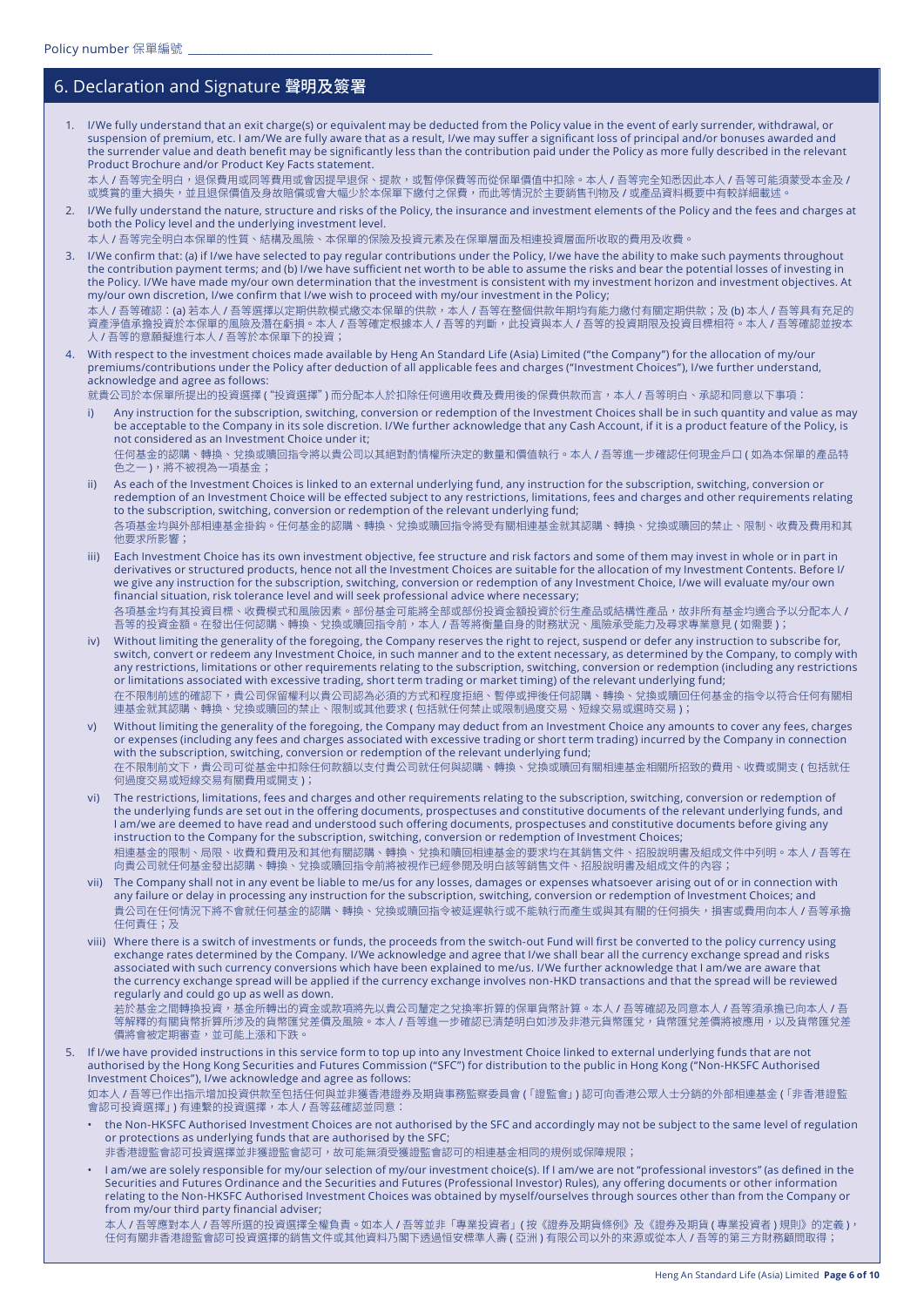### 6. Declaration and Signature 聲明及簽署

- I/We accept the risks associated with our investments, including the risk that our investments in Non-HKSFC Authorised Investment Choices could result in a loss of significant portion, or all, of the sum invested.
- 本人 / 吾等承擔與本人 / 吾等的投資有關的風險,包括本人 / 吾等投資於非香港證監會認可投資選擇可能導致損失大部分或全部投資款項的風險。
- I/We agree to indemnify and hold the Company free and harmless (on a full indemnity basis) against all loss, liabilities and claims (including the costs of defending such claims) which the Company may incur or suffer as a result of the breach of any of the undertakings, declarations or representations made by me/us under this service form.

本人 / 吾等同意就恒安標準人壽 ( 亞洲 ) 有限公司因本人 / 吾等違反在上文所作出的任何承諾、聲明或陳述而可能招致或蒙受的所有損失、負債及申索 ( 包括對 該等申索進行抗辯的費用 ),對恒安標準人壽 ( 亞洲 ) 有限公司作出彌償及使本人 / 吾等免受損害 ) 按完全彌償基準 )。

6. **I/WE HEREBY DECLARE** that before I/we have signed this application form, I/we have thoroughly read the Personal Information Collection Statement provided below and understand that my/our personal data being collected or held from time to time by Heng An Standard Life (Asia) Limited, whether by way of this application form or otherwise, is and will be subject to the purpose and manner of use as indicated in this Personal Information Collection Statement.

**本人 / 吾等謹此聲明**,本人 / 吾等在簽署本申請表格前已細閱以下的《個人資料收集聲明》,並明白由恒安標準人壽 ( 亞洲 ) 有限公司不時收集或持有 ( 不論是透 過本申請表格或是以其他方式收集或持有 ) 本人 / 吾等的個人資料,不管現時或將來均會按此《個人資料收集聲明》所述的方式用於該聲明下的用途。

7. Personal Information Collection Statement

個人資料收集聲明

I/We confirm that I/we have read and understood the Company's Personal Information Collection Statement (PICS) made available on the company's website : www.hengansl.com.hk > Legal and Privacy Statement > Privacy Statement > Personal Information Collection Statement. By completing and returning this form, I/we declare and agree that the Company may use my/our personal data in accordance with the PICS, including transferring my/our personal data to the transferee(s) (in or outside Hong Kong) for direct marketing purposes. I/We understand that I/we have the right to refuse such use and transfer by notifying the company by email to cs@hengansl.com.hk or writing to the company (address can be found on the last page of this form).

本人 / 吾等確認本人 / 吾等已閱讀及明白載於貴公司網上 www.hengansl.com.hk > Legal and Privacy Statement > Privacy Statement > Personal Information Collection Statement 個人資料收集聲明。透過填妥及交回此表格,本人 / 吾等聲明及同意貴公司可按照個人資料收集聲明使用及轉交本人 / 吾等的個人資料予不 論在本地或海外的受讓方以作直接促銷用途。本人 / 吾等理解本人 / 吾等有權透過電郵至 cs@hengansl.com.hk 或寫信至貴公司 ( 地址可在表格最後一頁找到 ) 聯 絡貴公司以拒絕有關的使用及轉交行為。

- 8. Foreign Tax Reporting and Withholding Obligations Statement ("Tax Obligations Statement")
	- 外地稅務呈報 / 稅務責任聲明 (「稅務責任聲明」)
	- a) Provision of information
		- 提供資料
		- i) I/We agree to provide the Company with the Personal Information of myself/ourselves and, where reasonably required by the Company, of any other Consenting Person in such manner, in such form and within such time, as the Company may from time to time require. 本人 / 吾等同意向公司提供本人 / 吾等的個人資料,亦會應公司的合理要求,按公司不時要求的方式、形式及時間向公司提供其他同意人士的個人資料。
		- ii) Where there is any change or addition to the Personal Information of myself, and, where applicable, any other Consenting Person, I/we agree to update the Company promptly (and in any event no later than 31 days of the change or addition) of the change or addition. 倘本人 / 吾等及任何同意人士 ( 倘適用 ) 的個人資料有任何更改或增加,本人 / 吾等同意當有更改或增加會盡快 ( 無論如何不遲於更改或增加後的 31 天 ) 通知公司有關的更改或增加。
		- iii) I/We agree that I/we shall, and, where applicable, shall procure such other Consenting Person(s) to, complete and sign such documents and do such things, as the Company may reasonably require from time to time for the purposes of ensuring the Company's compliance with the Compliance Obligations.
		- 本人 / 吾等同意會應公司不時合理的要求,自行及 ( 倘適用 ) 促使有關的其他同意人士填妥及簽署有關文件及辦理有關事宜,以確保公司遵守合規責任。 iv) I/We agree that the Company may directly require any other Consenting Persons to provide or confirm accuracy of their Personal Information without involving me/us if the Company reasonably considers it to be appropriate.
		- 本人 / 吾等同意,倘公司有理由認為恰當,可毋須通過本人 / 吾等直接要求其他同意人士提供其個人資料或確認個人資料是否準確。
	- b) Disclosure of information

資料披露

i) I/We agree that the Company and/or any other members of the Company's group may disclose the Tax Information of myself/ourselves and any other Consenting Person(s) to any government or tax authority in any jurisdiction for the purpose of ensuring compliance with Compliance Obligations (including but not limited to obligations under the laws, regulations and international agreements for the implementation of automatic exchange of financial account information ("AEOI") and the U.S. Foreign Account Tax Compliance Act ("FATCA")) on the part of the Company or on the part of the Company's group.

本人 / 吾等同意公司及 / 或公司集團任何成員可向任何司法管轄區的政府或稅務當局披露本人 / 吾等及任何同意人士的稅務資料,以確保公司或公司集 團遵守合規責任 ( 包括但不限於任何實施的自動交換財務帳戶資料 (「自動交換資料」) 和美國海外帳戶稅收合規法案 (「合規法案」) 的法律、法規及國際 協定 )。

ii) I/We hereby waive, and, where reasonably required by the Company, agree to procure any other Consenting Person(s) to waive, any applicable restrictions which would otherwise hinder the ability of the Company and/or any other members of the Company's group to disclose Tax Information in the manner as described in this paragraph 8(b) of the Tax Obligations Statement (or in the relevant policy provision relating to foreign tax reporting and withholding obligations).

本人 / 吾等謹此放棄並 ( 倘公司合理要求 ) 同意促使其他同意人士放棄可能妨礙公司及 / 或 [ 公司集團 ] 其他成員按稅務責任聲明第 8(b) 段 ) 或有關外地 稅務呈報或稅務責任的相關保單條文 ) 所述方式披露稅務資料的任何相關限制。

- I/We agree that the Company may directly require any other Consenting Person to agree to the disclosure as described in this paragraph 8(b) of the Tax Obligations Statement (or in the relevant policy provision relating to foreign tax reporting and withholding obligations) and/or waive any otherwise applicable restrictions on such disclosure, if the Company reasonably considers appropriate. 本人 / 吾等同意,倘公司有理由認為恰當,可毋須通過本人 / 吾等直接要求其他同意人士同意按稅務青任聲明第 8(b) 段 ( 或有關外地稅務呈報或稅務責 任的相關保單條文 ) 所述作出披露及 / 或放棄相關披露的相關限制。
- c) Failure to Provide Information

無法提供資料

I/We agree that:

本人 / 吾等同意:

- i) where I/we fail to comply with my/our obligations under paragraph 8(a) of the Tax Obligations Statement; or 倘若本人 / 吾等不遵守稅務責任聲明第 8(a) 段所載本人 / 吾等的責任;或
- ii) where any of the other Consenting Persons fails to comply with the Company's requirements described in paragraph 8(a)(iv) or 8(b)(iii) of the Tax Obligations Statement; or

倘若其他同意人士不遵守稅務責任聲明第 8(a)(iv) 段或第 8(b)(iii) 段所述貴公司的要求;或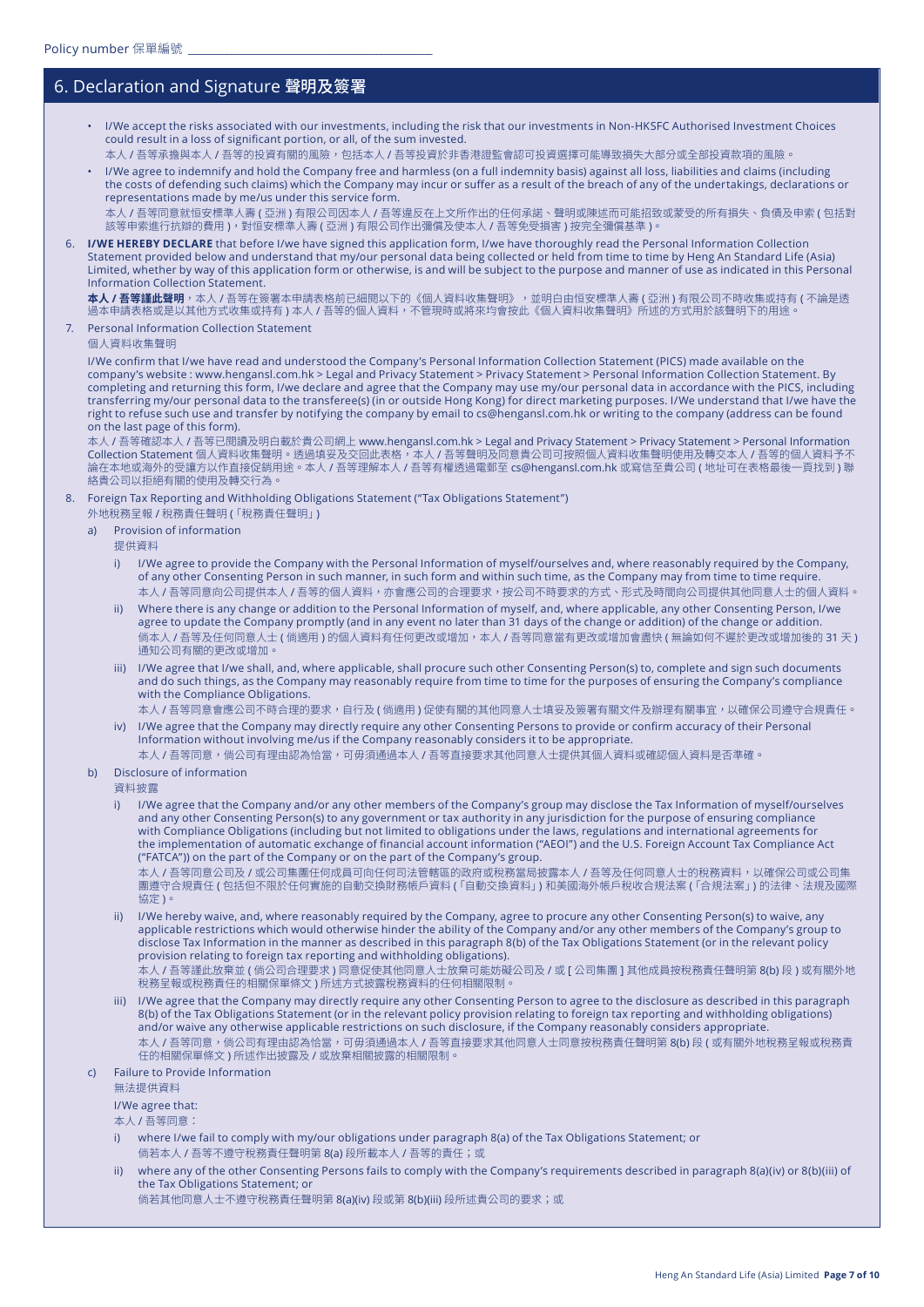#### 6. Declaration and Signature 聲明及簽署

- iii) where the Personal Information (regardless of whether it is in relation to me/us or any other Consenting Person) is inaccurate, incomplete or not promptly updated; or
- 倘若個人資料 ( 不論是否與本人 / 吾等或任何其他同意人士有關 ) 不準確、不完整或未有及時更新;或

iv) for whatever reason the Company and/or any other members of the Company's group is prevented (under Hong Kong law or otherwise) from making the disclosure of the Tax Information of myself/ourselves and/or any other Consenting Person(s) to the relevant government or tax authorities in the relevant jurisdiction,

公司及 / 或 [ 公司集團 ] 任何其他成員不論任何原因 ( 根據香港法律或其他原因 ) 遭禁止向相關司法管轄區的相關政府或稅務當局披露本人 / 吾等及 / 或 任何其他同意人士的稅務資料,

the Company may take one or more of the following actions at any time:

公司可按其需要隨時採取以下一項或多項行動:

- i) deduct from or withhold part of any amounts payable under the Policy; 扣減或不予支付任何保單應付款項;
- ii) terminate the Policy (in which case, the Company will pay me/us the Policy Account Value less any applicable fees and charges and less any withholding or deductions required pursuant to the Compliance Obligations); and
- 終止保單 ( 在此情況下,公司會向本人 / 吾等支付經扣減任何相關費用及收費和根據合規責任所指定的任何不予支付或扣減款項後的保單賬戶價值 );及 iii) provide (whether before or after the termination of the Policy) the Tax Information relating to me/us and/or any other Consenting Persons to such government or tax authority(ies) in any jurisdiction,
- 向任何司法權區的相關政府或稅務當局提供 ( 不論在保單終止之前或之後 ) 有關本人 / 吾等及 / 或任何其他同意人士的稅務資料,

as may be required for the Company to ensure its compliance with the Compliance Obligations.

如公司按其需要以確保其遵守合規責任。

d) Confirmations

#### 確認

I/We confirm and agree that:

本人 / 吾等確認並同意:

- i) any agreement, waiver, confirmations given in, or to be given pursuant to, the Tax Obligations Statement or the relevant policy provision relating to foreign tax reporting and withholding obligations are irrevocable;
	- 根據稅務責任聲明或有關外地稅務呈報或稅務責任的相關保單條文作出的任何協議、放棄及確認均不可撤銷;
- ii) neither the Company nor any member of the Company's group shall be liable for any costs or loss that I/we (or any other Consenting Persons) may incur because of the Company and/or any member of the Company's group taking any actions permitted by or exercising any powers under the Tax Obligations Statement or the relevant policy provision relating to foreign tax reporting and withholding obligations;

由於公司或恒安標準人壽保險集團任何成員根據稅務責任聲明或有關外地稅務呈報或稅務責任的相關保單條文所容許或授權採取的行動引致本人 / 吾等 ( 或任何其他同意人士 ) 蒙受的任何費用或損失,公司或恒安標準人壽保險集團任何成員均毋須負責;<br>

iii) I/we must obtain or, as the case may be, have obtained the requisite consent from each Consenting Person for the provision of his/her Tax Information to the Company and the disclosure of any of such Tax Information by the Company and/or any of the Company's affiliates under paragraph 8(b) of the Tax Obligations Statement (or the relevant policy provision relating to foreign tax reporting and withholding obligations);

本人 / 吾等必須或 ( 視乎情況而定 ) 已經取得每位同意人士所需的同意,以提供彼等的稅務資料予公司,而公司及 / 或公司任何聯屬公司可根據稅務責 任聲明第 8(b) 段 ( 或有關外地稅務呈報或稅務責任的相關保單條文 ) 披露任何該等稅務資料;

- iv) I/we must inform each Consenting Person of the Company's powers under the Tax Obligations Statement (or the relevant policy provision relating to foreign tax reporting and withholding obligations);
	- 本人 / 吾等必須將稅務責任聲明 ( 及有關外地稅務呈報或稅務責任的相關保單條文 ) 所載公司的權力告知每位同意人士;
- v) the Tax Obligations Statement (and the relevant policy provision relating to foreign tax reporting and withholding obligations) are without prejudice, and in addition, to any of the Company's rights or powers under any other policy provisions or this application form; and 稅務責任聲明 ( 及有關外地稅務呈報或稅務責任的相關保單條文 ) 並不影響任何其他保單條文或本申請表格所載公司的權利或權力並屬於以外的權力; 及
- vi) where there is any withdrawal or payment under the Tax Obligations Statement (or the relevant policy provision relating to foreign tax reporting and withholding obligations) for any reason, the withdrawal amount or payment amount will at all times be subject to the exercise of the Company's powers under paragraph 8(c)(I) and (II) of the Tax Obligations Statement. 無論任何原因凡有稅務責任聲明 ( 或有關外地稅務呈報及扣稅責任的相關保單條文 ) 所指的任何提款或付款,提款金額或付款金額均任何時間須受限於 稅務責任聲明第 8(c)(I) 及 (II) 段所述公司權力的行使。
- vii) the Tax Obligations Statement shall form an integral part of the Policy. 稅務責任聲明即屬保單的一部分。

9. If there is any inconsistency between the English and Chinese versions of this Statement, the English version shall prevail. 中英文版本如有歧異,概以英文版為準。

10. I/We hereby declare that any personal information of third parties provided by me/us to the Company (whether provided under this application or otherwise provided) in relation to this application has been obtained by me/us in compliance with the PDPO and the relevant third party has agreed to the disclosure of his/her personal information to the Company in relation to this application for the purposes as set out in this personal information collection statement. I/We agree to indemnify and hold harmless, on demand, the Company against all losses, liabilities and costs which the Company may incur arising out of, or in connection with, any breach of the declaration set forth in this paragraph. 本人 / 吾等特此聲明,由本人 / 吾等就此申請提供予貴公司的任何第三方個人資料 ( 無論載於此申請書或從其他途徑所提供 ) 乃由本人 / 吾等在遵守個人資料 ( 私隱 ) 條例的情況下獲得,且有關第三方已同意為此等個人資料收集聲明所載之目的就此申請向貴公司提供其個人資料。本人 / 吾等同意應貴公司要求,就貴公司因發生 仕何遅反本條款所載的聲明,而可能招致或與之相關的仕何預矢、責仕及費用,對責公司作出賠償,亚使責公司免受損害。<br>-

- 11. I/We further acknowledge that I/we have been given sufficient time to seek independent advice (legal, financial or otherwise) in relation to this Application and the declarations made in the above, the Chinese version of the declarations is translated for my/our reference only. 本人 / 吾等進一步確認,本人 / 吾等有充足時間就此申請及上文所作聲明而尋求獨立顧問 ( 法律、財務或其他 ) 之意見,本聲明的中文譯本只供本人 / 吾等作參 考。
- 12. Commission Disclosure for Brokers under the Prevention of Bribery Ordinance 根據防止賄賂條例對保險經紀佣金的披露

I/We understand, acknowledge and agree that, as a result of my/our purchasing and taking up the policy to be issued by the Company, the Company will pay the authorised insurance broker commission during the continuance of the policy (including renewals), for arranging the said policy. Where the applicant is a body corporate, the authorised person who signs on behalf of the applicant further confirms to the Company that he/she is authorised to do so.

本人 / 吾等明白、確知及同意貴公司會就本人 / 吾等購買及接受其繕發的保單,於保險有效期內 ( 包括續保期 ) 向負責安排有關保單的獲授權保險經紀支付佣金。 假如申請人為法人團體,代表申請人簽署的獲授權人進一步向貴公司確認他 / 她已獲該法人團體如此授權。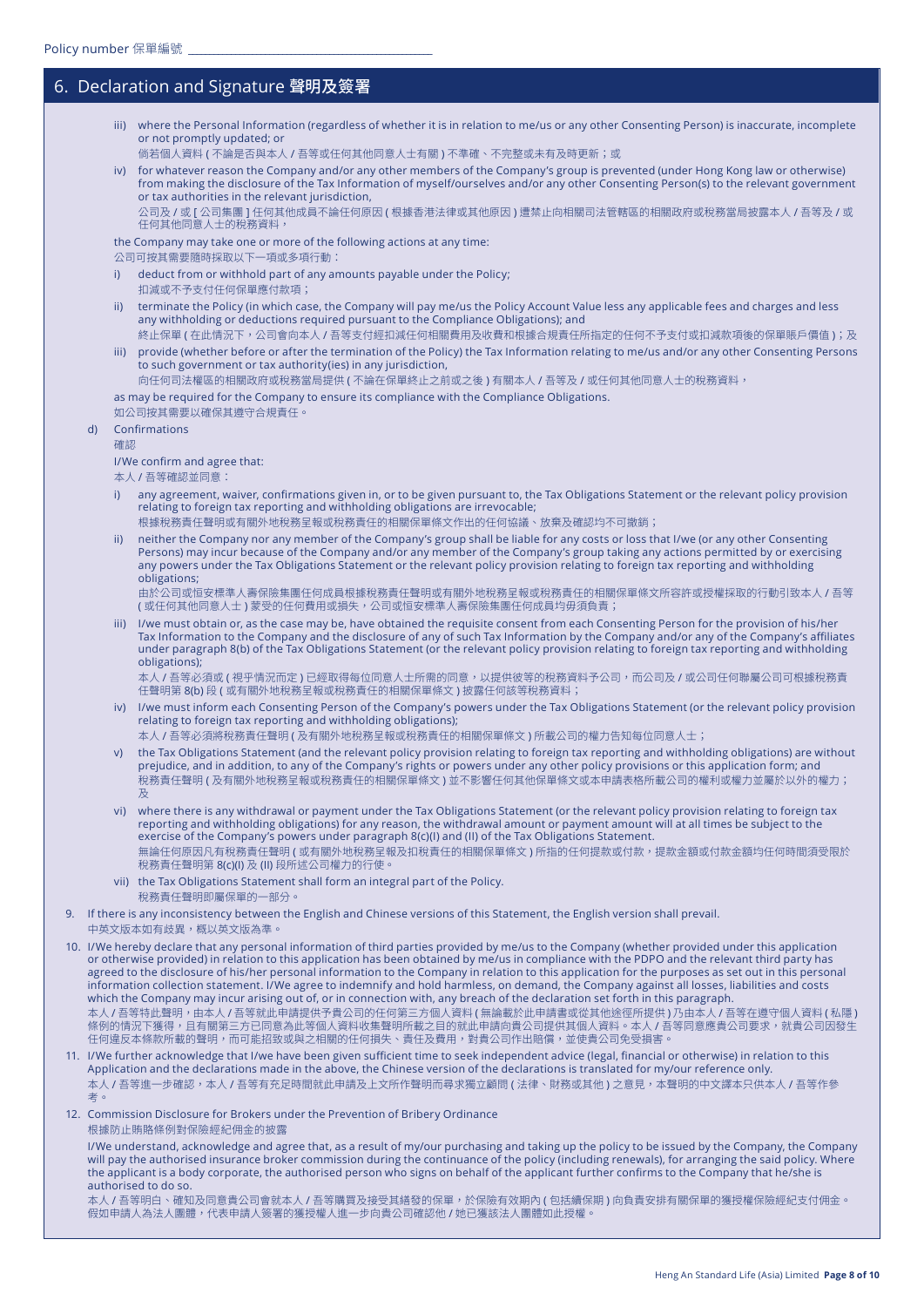| 6. Declaration and Signature 聲明及簽署                                                                                                                                                                                                                                                                                                                             |                                              |
|----------------------------------------------------------------------------------------------------------------------------------------------------------------------------------------------------------------------------------------------------------------------------------------------------------------------------------------------------------------|----------------------------------------------|
| I/We further understand that the above agreement is necessary for the Company to proceed with the application.<br>本人 / 吾等亦明白貴公司必須取得本人 / 吾等以上的同意,才可以處理其保險申請。                                                                                                                                                                                                    |                                              |
|                                                                                                                                                                                                                                                                                                                                                                |                                              |
| Are you a resident for tax purposes of any countries or jurisdiction(s) other than Hong Kong, and in respect of such countries or jurisdiction(s)<br>you have not previously provided Heng An Standard Life (Asia) Limited with information about your Tax Identification Number(s)?<br>請問閣下是否為除香港以外任何國家或司法管轄區的稅務居民,並且未曾向恒安標準人壽 ( 亞洲 ) 有限公司提供有關該國家或司法管轄區的稅務編號? |                                              |
| Yes<br>No<br>否<br>是                                                                                                                                                                                                                                                                                                                                            |                                              |
| If the answer is yes, you must provide Heng An Standard Life (Asia) Limited a separate "Self-Certification Form."<br>如答是,請閣下向恒安標準人壽 (亞洲) 有限公司單獨提交一份「自我證明表格」。                                                                                                                                                                                                   |                                              |
|                                                                                                                                                                                                                                                                                                                                                                |                                              |
|                                                                                                                                                                                                                                                                                                                                                                |                                              |
|                                                                                                                                                                                                                                                                                                                                                                |                                              |
|                                                                                                                                                                                                                                                                                                                                                                |                                              |
|                                                                                                                                                                                                                                                                                                                                                                |                                              |
|                                                                                                                                                                                                                                                                                                                                                                |                                              |
|                                                                                                                                                                                                                                                                                                                                                                |                                              |
| <b>Signature of First Policy Owner</b><br>第一保單持有人簽署                                                                                                                                                                                                                                                                                                            | Date of Signature (dd/mm/yy)<br>簽署日期 (日/月/年) |
|                                                                                                                                                                                                                                                                                                                                                                |                                              |
| Signature of Second Policy Owner<br>(if applicable)                                                                                                                                                                                                                                                                                                            | Date of Signature (dd/mm/yy)<br>簽署日期 (日/月/年) |
| 第二保單持有人簽署 (如適用)                                                                                                                                                                                                                                                                                                                                                |                                              |
|                                                                                                                                                                                                                                                                                                                                                                |                                              |
| Signature of Policy Assignee (for collateral assignment only)<br>(if applicable)<br>保單受讓人 (只限抵押轉讓) (如適用)                                                                                                                                                                                                                                                       | Date of Signature (dd/mm/yy)<br>簽署日期 (日/月/年) |
|                                                                                                                                                                                                                                                                                                                                                                |                                              |